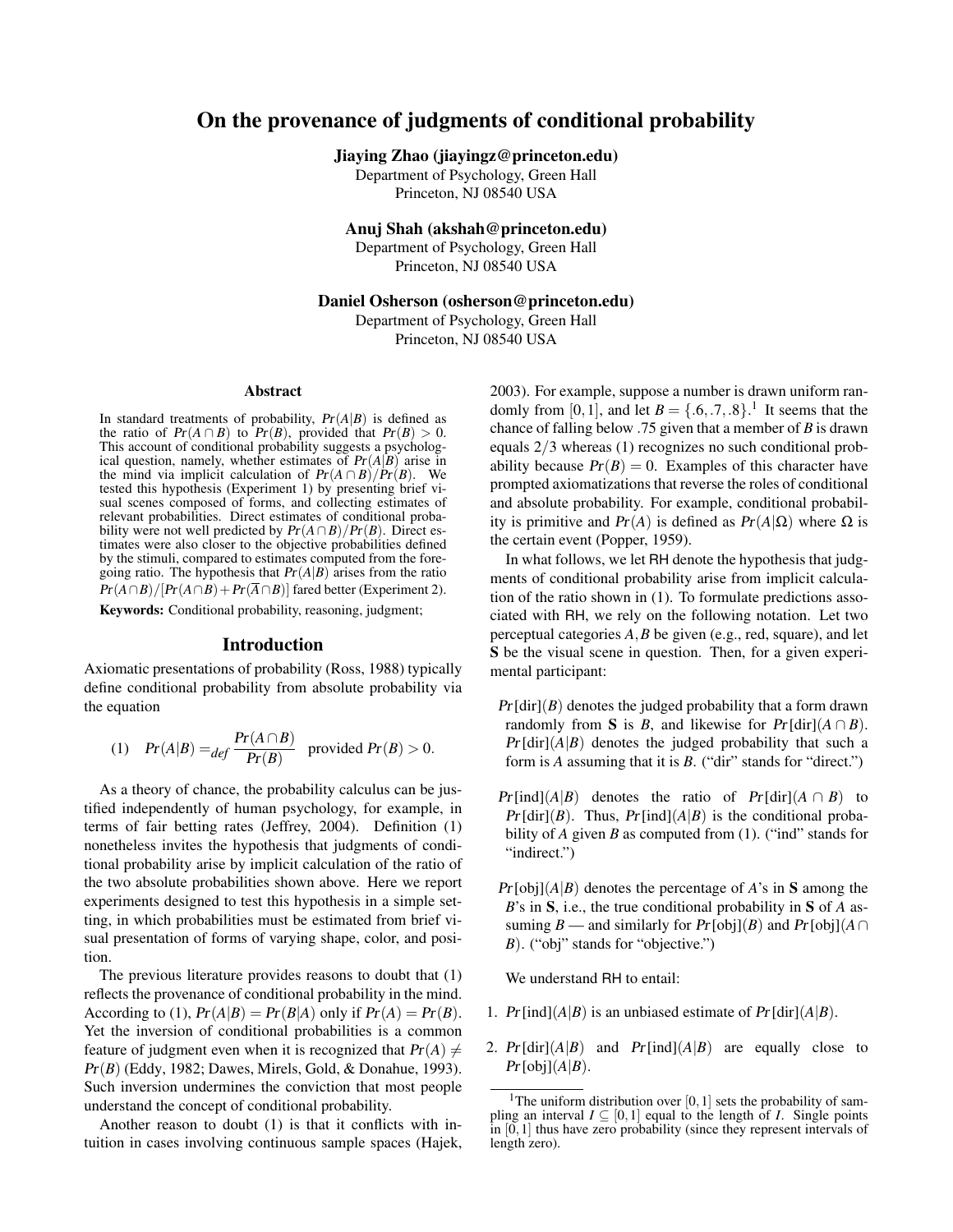Another hypothesis will figure in the sequel. Since  $Pr(B) = Pr(A \cap B) + Pr(\overline{A} \cap B)$ , (1) implies:

(2) 
$$
Pr(A|B) = \frac{Pr(A \cap B)}{Pr(A \cap B) + Pr(\overline{A} \cap B)}
$$
 provided  $Pr(B) > 0$ .

Let  $RH'$  be the hypothesis that judgments of conditional probability arise from implicit calculation of the ratio shown in (2). Correspondingly, we let  $Pr[\text{ind}'](A|B)$  denote  $Pr[\text{dir}](A \cap B)$  divided by  $Pr[\text{dir}](A \cap B) + Pr[\text{dir}](\overline{A} \cap B)$  $B$ ). The predictions of RH<sup> $\prime$ </sup> are the same as for RH, with  $Pr[\text{ind}'](A|B)$  substituted for  $Pr[\text{ind}](A|B)$ .

We do not consider the hypothesis based on Bayes' Theorem

$$
Pr(A|B) = \frac{Pr(B|A) \times Pr(A)}{Pr(B)}
$$

inasmuch as conditional probability appears on both sides of the equation.

In the experiments reported below,  $Pr[\text{dir}](A|B)$  was elicited via two kinds of wording. In the *probability* condition, participants were asked a question of the form: "Suppose that a *B* is chosen at random from the array; what is the probability that it is an *A*?" The *frequency* version of this question was: "What percent of the *B*'s in the array are *A*'s?" Similar wordings were used for  $Pr[\text{dir}](A \cap B)$  and  $Pr[\text{dir}](B)$ . The two formulations test the robustness of our results inasmuch as frequency formats sometimes yield estimates more consistent with the probability calculus (Tversky & Kahneman, 1983; Fiedler, 1988; Mellers, Hertwig, & Kahneman, 2001). In the present experiments, the impact of alternative formats was minimal.

# Experiment 1

The primary purpose of the first experiment was to test RH through its predictions 1 and 2.

#### **Participants**

Forty-five undergraduate students from Princeton University participated in exchange for partial course credit (32 female, mean age 20.09 yrs,  $SD = 1.02$ ).

#### **Materials**

Participants viewed 12 sets of geometric shapes on a computer screen. Each set was a mixture of 20 triangles, squares, and circles in blue, red, and green (all three shapes and all three colors appeared in every matrix). A given set was shown four times, with each display lasting one second. The shapes in a given display were arrayed as a  $4 \times 5$  matrix, their respective positions individually randomized for each presentation. The purpose of multiple brief, randomized displays of a given set was to prevent responses based on counting. <sup>2</sup>

The four displays of a given set were initiated by a "Ready" button controlled by the participant. Henceforth, by a *trial* associated with a given set is meant the successive display of its four randomized matrixes.

For each set we chose one color and one shape to serve as the categories *A* and *B* evoked in the Introduction. A different choice was made for each of the 12 sets; for six sets *A* was a color and *B* a shape, the reverse held for the other six. The sets were designed so that  $Pr[\text{obj}](A \cap B)$  and  $Pr[\text{obj}](B)$  were either .1 and .3, .4 and .6, or .8 and .9. These three cases yield Pr [obj](*A*|*B*) equal to .33, .67, or .89, respectively. Four sets fell into each of these cases, called *low*, *medium*, and *high levels* in what follows. Table 1 summarizes the objective probabilities figuring in the experiment.

Table 1: Objective probabilities in the sets of stimuli used in Experiments 1.

| Level  | Pr[obj](A B) | $Pr[obj](A \cap B)$ | Pr[obj](B) |
|--------|--------------|---------------------|------------|
| Low    | 0.33         | (0.1)               | 0.3        |
| Medium | 0.67         | 0.4                 | 0.6        |
| High   | 0.89         | 0.8                 | 09         |

# Procedure

Each participant served in both the *probability* and *frequency* conditions (the order was counterbalanced). In each condition, the participant viewed the 12 sets three times, once for each query  $Pr(B)$ ,  $Pr(A \cap B)$ , or  $Pr(A|B)$ . The colors and shapes representing *A* and *B* were the same in the three trials for a given set. The 36 resulting trials were presented in individualized random order under the constraint that a given set not appear twice in a row. Following each trial, the participant responded to one question corresponding to  $Pr(B)$ ,  $Pr(A \cap B)$ , or  $Pr(A|B)$ . For the probability condition, the questions are illustrated as follows.

| SAMPLE PROBABILITY QUESTIONS: |                                                                                                                |  |
|-------------------------------|----------------------------------------------------------------------------------------------------------------|--|
| Pr(B)                         | What is the probability that a randomly<br>selected shape in the set is red?                                   |  |
| $Pr(A \cap B)$                | What is the probability that a randomly<br>selected shape in the set is a red square?                          |  |
| Pr(A B)                       | What is the probability that a randomly<br>selected shape in the set is square assum-<br>ing that it is a red? |  |

For the frequency condition, the corresponding questions were:

| SAMPLE FREQUENCY QUESTIONS: |                                                             |  |
|-----------------------------|-------------------------------------------------------------|--|
| Pr(B)                       | What percent of the shapes in the set are.<br>blue?         |  |
| $Pr(A \cap B)$              | What percent of the shapes in the set are.<br>blue circles? |  |
| Pr(A B)                     | What percent of the blue shapes in the<br>set are circles?  |  |

 $2$ An alternative to this spatial display of stimuli is temporal presentation in which the shapes appear on the screen in a serial manner. This option is not explored in the current study.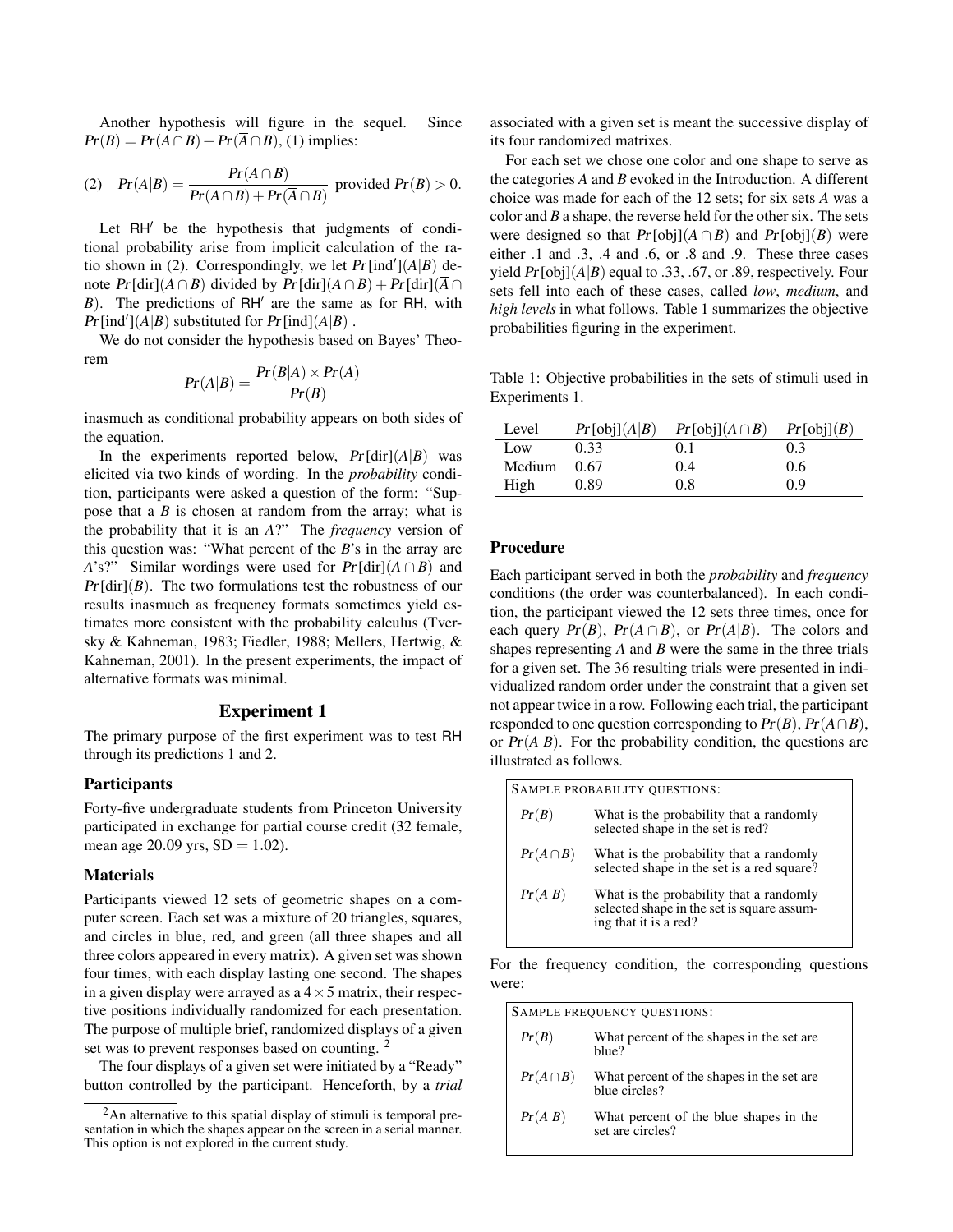Thus, in both conditions, a given set yielded values for each of  $Pr[\text{dir}](B)$ ,  $Pr[\text{dir}](A \cap B)$  and  $Pr[\text{dir}](A|B)$ . Participants entered their answers using either decimals, fractions, or percents according to their preference. The experiment began with explanation of the task and practice trials. Participants were not informed that sets would be repeated (with different queries); none seem to have discovered this fact. Between the two conditions (probability and frequency), participants completed a 5-minute distraction task.

#### Results

Average responses The probability and frequency conditions produced very similar numbers; across all participants, the average discrepancy between responses to corresponding queries was only 0.022. The two conditions were therefore collapsed.

For a given participant, we averaged the response to each query — Pr[dir](*B*), Pr[dir]( $A \cap B$ ) or Pr[dir]( $A|B$ ) — at each level (low, medium, high). Each of these nine categories of numbers (three levels by three queries) was then averaged across the 45 participants, yielding the results shown in Table 2 (standard deviations shown in parentheses). Comparison of Tables 1 and 2 (objective versus estimated probabilities) suggests that participants' judgments were reasonably accurate. In particular, the average value of  $Pr[\text{dir}](A|B)$  is close to  $Pr[\text{obj}](A|B)$  at all three levels (within 0.02, 0.04, and 0.07, respectively).

Table 2: Average estimates from Experiment 1.

| Level  | Pr[dir](A B) | $Pr[dir](A \cap B)$ | Pr[dir](B) |
|--------|--------------|---------------------|------------|
| Low    | 0.35(0.10)   | 0.19(0.08)          | 0.31(0.07) |
| Medium | 0.63(0.10)   | 0.50(0.10)          | 0.58(0.07) |
| High   | 0.82(0.12)   | 0.80(0.07)          | 0.86(0.04) |

To compute  $Pr[ind](A|B)$ , for each participant and each level, we divided her average for  $Pr[\text{dir}](A \cap B)$  at that level by her average for  $Pr[\text{dir}](B)$ . Over the 45 participants, the means for  $Pr[ind](A|B)$  were 0.61 (SD = 0.21), 0.86 (SD  $= 0.17$ ), and  $0.94$  (SD  $= 0.08$ ) for the low, medium, and high levels, respectively.

Test of **RH** To test prediction 1, at each level we performed paired *t*-tests on the average values of  $Pr[dir](A|B)$  versus  $Pr[\text{ind}](A|B)$  across the 45 participants. In all three cases,  $Pr[\text{dir}](A|B)$  was reliably smaller than  $Pr[\text{ind}](A|B)$  (for low, medium, high levels, paired  $t(44) = 7.5, 7.7, 5.4$ , respectively,  $p < .01$ ). The differences between  $Pr[dir](A|B)$  and  $Pr[\text{ind}(A|B)$  are 0.26, 0.23, and 0.12 at the three levels.

To test prediction 2, at each level we computed for each participant the absolute difference between  $Pr[\text{dir}](A|B)$  and  $Pr[\text{obj}](A|B)$ , and between  $Pr[\text{ind}](A|B)$  and  $Pr[\text{obj}](A|B)$ . Across the 45 participants, the average absolute difference between  $Pr[\text{dir}](A|B)$  and  $Pr[\text{obj}](A|B)$  was 0.10, 0.10, and 0.08 at the three levels, compared to 0.30, 0.22, and 0.09 for  $Pr[\text{ind}](A|B)$ . Thus, direct estimates of objective conditional probability were more accurate than indirect at the low and medium levels (paired *t*-tests yield  $t(44) = 6.3$  and 5.1,  $p <$ .01). The accuracy of direct estimates was close to that of indirect estimates at the high level  $(t(44) = 0.04, p > .05)$ .

Inversion of conditional probability The data give scant evidence for confusion of  $Pr(B|A)$  with  $Pr(A|B)$ . For each participant at each level, we calculated the mean absolute difference between  $Pr[\text{obj}(A|B)$  and  $Pr[\text{dir}](A|B)$  along with the mean absolute difference between Pr [obj](*B*|*A*) and  $Pr[\text{dir}](A|B)$ . These means were based on the 8 estimates of  $Pr[dir](A|B)$  made at a given level. Inversion of the conditional would result in the absolute difference between  $Pr[obj](A|B)$  and  $Pr[dir](A|B)$  tending to be equal to or greater than the absolute difference between  $Pr[obj](B|A)$ and  $Pr[\text{dir}](A|B)$ . We found, however, that the first difference was smaller than the second at each level. The difference was significant at the low level (paired  $t(44) = 2.9$ ,  $p < .01$ ) but was just a trend at the medium and high levels (paired  $t(44) = 1.4$  in each case,  $p > .05$ ).

# Discussion of Experiment 1

The results of Experiment 1 are largely inconsistent with RH, the hypothesis that conditional probabilities are mentally calculated from the ratio appearing in Equation (1). The latter ratio consistently overestimated participants' direct judgments of  $Pr(A|B)$  (by more than 0.2 on average). Moreover, at the low and medium levels, direct estimates of objective conditional probability were considerably more accurate than estimates based on RH.

Finally, participants showed no sign of conflating Pr(*A*|*B*) with  $Pr(B|A)$ . Combined with the accuracy of their estimates of  $Pr[obj](A|B)$ , these results suggest they have a mature conception of conditional probability.

# Experiment 2

The second experiment was designed to replicate the first, and also to test Hypothesis RH', based on Equation (2). For this purpose, we added the query  $Pr(\overline{A} \cap B)$  to the three queries figuring in Experiment 1.

## Participants

Forty-five undergraduate students from Princeton University participated in exchange for partial course credit (35 female, mean age 19.2 yrs,  $SD = 1.35$ ).

### Materials and Procedure

The stimuli from Experiment 1 were employed again. The procedure was the same except that each set figured in an additional trial that queried  $Pr(\overline{A} \cap B)$  as illustrated here.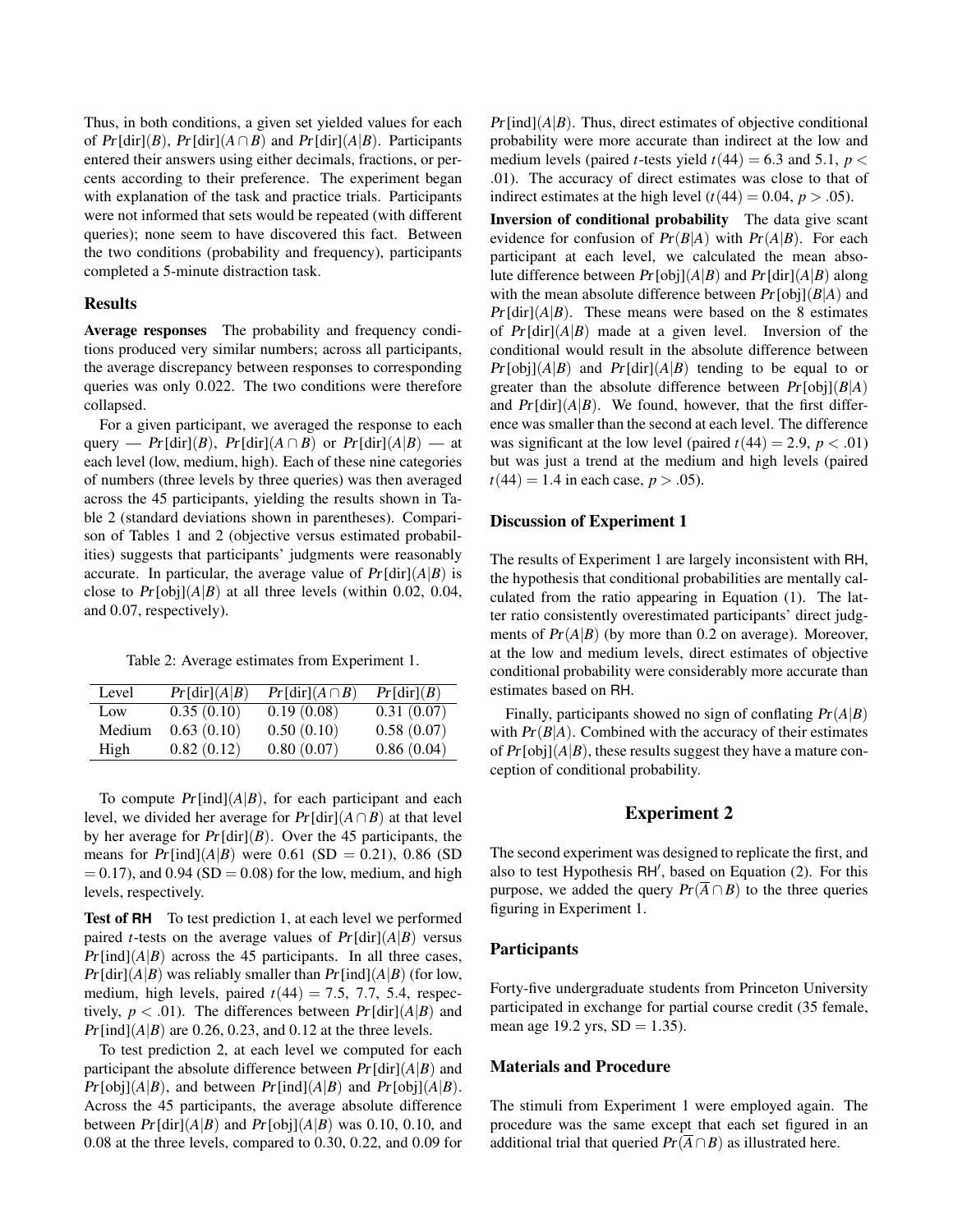| PROBABILITY AND FREQUENCY QUERIES FOR $Pr(\overline{A} \cap B)$ : |                                                                                                  |  |
|-------------------------------------------------------------------|--------------------------------------------------------------------------------------------------|--|
| probability version:                                              | What is the probability that a ran-<br>domly selected shape in the set is<br>square and not red? |  |
| frequency version:                                                | What percent of the shapes in the set<br>are square and not red?                                 |  |

Note that these queries have the form  $Pr(B \cap \overline{A})$  rather than the equivalent  $Pr(\overline{A} \cap B)$ . This was done to avoid ambiguity about the scope of the negation.  $Pr[\text{obj}](\overline{A} \cap B)$  was 0.2, 0.2, and 0.1 for low, medium, and high levels. To summarize, in both conditions a given set figured in four trials, one for each of the probabilities  $Pr[\text{dir}](B)$ ,  $Pr[\text{dir}](A \cap B)$ ,  $Pr[\text{dir}](\overline{A} \cap B)$ and  $Pr[\text{dir}](A|B)$ .

### Results

Average responses Once again, the probability and frequency conditions produced similar numbers; across all participants, the average discrepancy between responses to corresponding queries was only 0.024. The two conditions were therefore collapsed.

For a given participant, we averaged the response to each query — Pr [dir](*B*), Pr [dir]( $A \cap B$ ), Pr [dir]( $\overline{A} \cap B$ ) or  $Pr[\text{dir}](A|B)$  — at each level (low, medium, high). Each of these twelve categories of numbers (three levels by four queries) was then averaged across the 45 participants (see Table 3). In particular, the average value of  $Pr[\text{dir}](A|B)$  is close to  $Pr[obj](A|B)$  at all three levels (within 0.01, 0.04, and 0.06, respectively).

Table 3: Average direct estimates from Experiment 2.

| Level | В          | $A \cap B$ | $A \cap B$ | A B        |
|-------|------------|------------|------------|------------|
| Low   | 0.29(0.05) | 0.17(0.06) | 0.23(0.07) | 0.33(0.09) |
| Med   | 0.59(0.08) | 0.51(0.16) | 0.21(0.05) | 0.63(0.10) |
| High  | 0.85(0.05) | 0.78(0.06) | 0.14(0.08) | 0.83(0.06) |

To compute  $Pr[\text{ind}'](A|B)$ , for each participant and each level, we divided her average for  $Pr[\text{dir}](A \cap B)$  at that level by her average for  $Pr[\text{dir}](A \cap B) + Pr[\text{dir}](\overline{A} \cap B)$ . Over the 45 participants, the means for  $Pr[\text{ind}'](A|B)$  were 0.44 (SD  $= 0.07$ ), 0.71 (SD  $= 0.07$ ), and 0.86 (SD  $= 0.07$ ) for the low, medium, and high levels, respectively. The means for  $Pr[\text{ind}](A|B)$  were computed as in Experiment 1, yielding  $0.60$  (SD = 0.18), 0.87 (SD = 0.24), and 0.93 (SD = 0.09) at the three levels.

Replication of Experiment 1 The results of Experiment 1 were replicated in Experiment 2. Regarding prediction 1 of Hypothesis RH, the average value of  $Pr[dir](A|B)$  across the 45 participants of Experiment 2 was reliably smaller than  $Pr[\text{ind}](A|B)$  at all three levels (paired  $t(44) = 8.9$ , 6.3, 5.9, respectively,  $p < .01$ ). The differences were 0.27, 0.24, and 0.10. Regarding prediction 2, direct estimates of  $Pr[\text{obj}(A|B)$  were closer than indirect estimates at all three levels ( $t(44) = 6.3, 3.9, 1.9, p < .01$  for the low and medium levels,  $p < .05$  for the high level). Across the 45 participants, the average absolute difference between  $Pr[\text{dir}](A|B)$ and  $Pr[obj](A|B)$  was 0.09, 0.10, and 0.07 at the three levels, compared to 0.27, 0.24, and 0.10 for  $Pr[ind](A|B)$ .

Again, there was little evidence for conflation of Pr(*B*|*A*) with  $Pr(A|B)$ .  $Pr[\text{dir}](A|B)$  was significantly closer to  $Pr[\text{obj}](A|B)$  than to  $Pr[\text{obj}](B|A)$  at the low and high levels (paired  $t(44) = 2.8$ , 3.1, respectively,  $p < .01$ ), and also closer at the medium level but not significantly (paired  $t(44) = 1.1, p > .05$ .

**Test of RH<sup>'</sup>** To test the prediction that  $Pr[\text{ind}'](A|B)$  is an unbiased estimate of  $Pr[\text{dir}](A|B)$ , at each level we performed paired *t*-tests on the average values of  $Pr[\text{dir}](A|B)$ versus  $Pr[\text{ind}'](A|B)$  across the 45 participants. For all three levels,  $Pr[dir](A|B)$  was reliably smaller than  $Pr[ind'](A|B)$  $(t(44) = 6.3, 4.3, 2.3,$  respectively,  $p < .01$ ), with gaps of 0.11, 0.08, and 0.03. Although  $Pr[\text{ind}'](A|B)$  systematically overestimates  $Pr[\text{dir}](A|B)$ , its gaps are smaller than for  $Pr[\text{ind}](A|B)$ . RH' thus appears to be more accurate than RH.

The superiority of  $RH'$  must be due to the denominator  $Pr(A \cap B) + Pr(\overline{A} \cap B)$  in (2) compared to  $Pr(B)$  in (1) inasmuch as the respective numerators are identical. Indeed,  $Pr[\text{dir}](A \cap B) + Pr[\text{dir}](\overline{A} \cap B)$  typically exceeded  $Pr[\text{dir}](B)$ despite their equivalence in the probability calculus. Across the 12 stimuli and 45 participants, the mean of  $Pr[\text{dir}](A \cap$  $B$ ) + Pr [dir]( $\overline{A} \cap B$ ) is 0.68 (SD = 0.08) whereas the mean of  $Pr[\text{dir}](B)$  is 0.58 (SD = 0.04). The slightly greater value of the denominator in (2) lowers the value of the ratio thereby mitigating the overestimation of  $Pr[\text{dir}](A|B)$ .

To test the prediction that  $Pr[\text{dir}](A|B)$  and  $Pr[\text{ind}'](A|B)$ are equally close to  $Pr[obj](A|B)$ , at each level we computed for each participant the absolute difference between  $Pr[\text{dir}](A|B)$  and  $Pr[\text{obj}](A|B)$ , and between  $Pr[\text{ind}'](A|B)$ and  $Pr[obj](A|B)$ .

At the low level,  $Pr[\text{dir}](A|B)$  was significantly more accurate than  $Pr[\text{ind}'](A|B)$  ( $t(44) = 2.0, p < .05$ ) whereas  $Pr[\text{ind}'](A|B)$  was more accurate than  $Pr[\text{dir}](A|B)$  at the other levels; for the medium level the difference was significant  $(t(44) = 2.0, p < .05)$  but just a trend at the high level  $t(44) = 0.8$ ,  $p > .05$ ). Across the 45 participants, the average absolute difference between  $Pr[\text{dir}](A|B)$  and  $Pr[\text{obj}](A|B)$ was 0.09, 0.10, and 0.07 at the three levels, compared to 0.12, 0.08, and 0.06 for  $Pr[\text{ind}'](A|B)$ .

As a predictor of  $Pr[obj](A|B)$ ,  $Pr[ind'](A|B)$  was superior to  $Pr[\text{ind}](A|B)$ . In fact, 35 out of the 45 participants showed smaller average, absolute deviation between  $Pr[\text{obj}](A|B)$  and  $Pr[\text{ind}'](A|B)$  than between  $Pr[\text{obj}](A|B)$ and  $Pr[\text{ind}](A|B)$  ( $p < 0.05$ ).

### Discussion of Experiment 2

The results of Experiment 1 were replicated in the present study. Pr [ind]( $A|B$ ) markedly overestimated Pr [dir]( $A|B$ ), and also predicted  $Pr[\text{obj}](A|B)$  less well than  $Pr[\text{dir}](A|B)$ . Also,  $Pr[\text{dir}](A|B)$  was closer to  $Pr[\text{obj}](A|B)$  than to  $Pr[obj](B|A)$ , providing no evidence for systematic confla